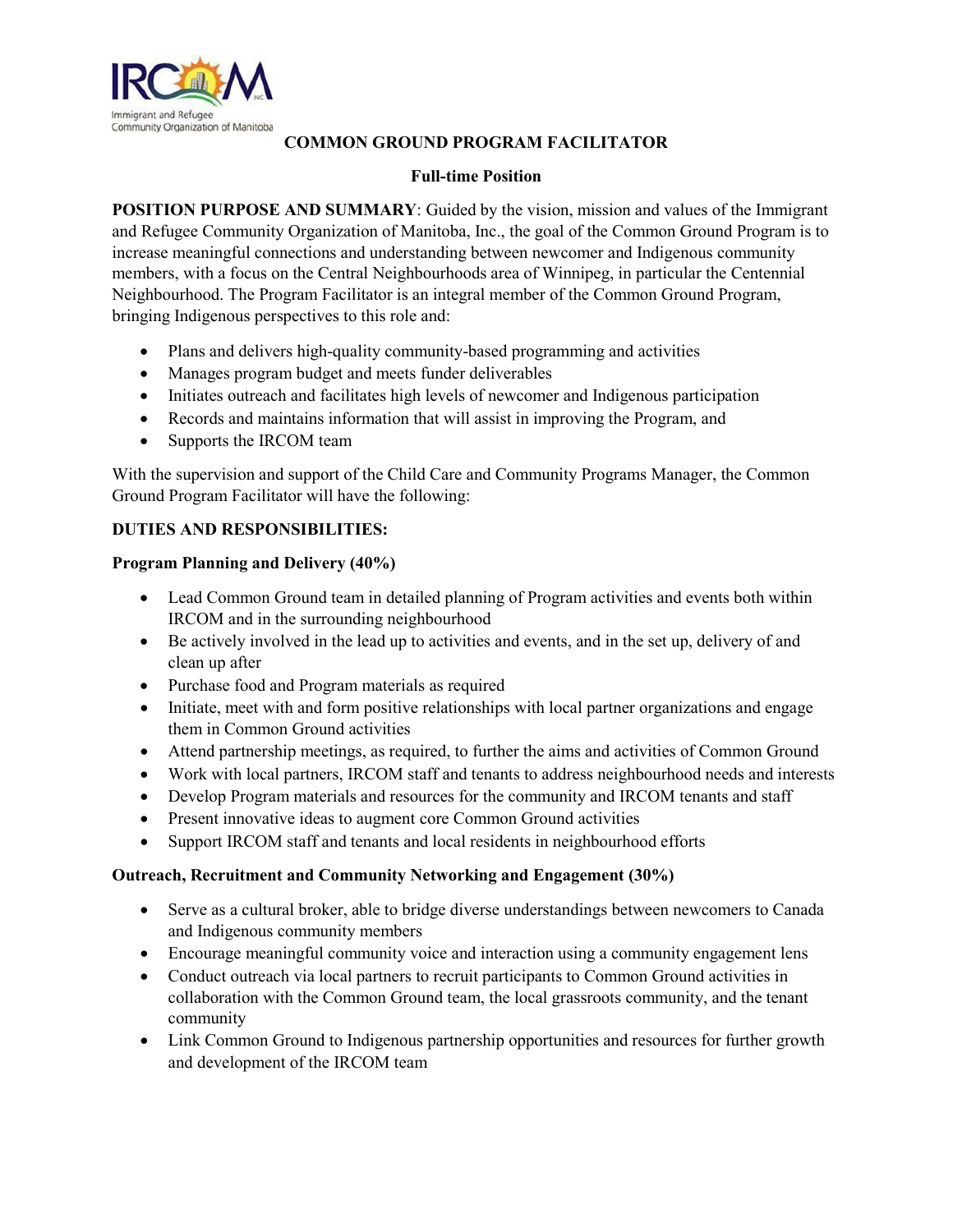## **Records Management and Reporting (20%)**

- Develop and implement data recording system for measurement and evaluation in collaboration with the Child Care and Community Programs Manager
- Track and input/record program data
- Lead evaluation activities and compiling information for reports and story telling
- Gather feedback and conduct surveys and other means of gathering community input to help guide Common Ground
- Identify community trends and dynamics to inform Common Ground activities and approaches
- Monitor and ensure funding agreements, annual workplan activities are met

# **Team and Interdepartmental Support (10%)**

- Advise the Common Ground Team on Indigenous worldviews and perspectives to ensure activities are accessible, respectful and culturally safe
- Engage the IRCOM team in Common Ground activities and support staff education and awareness
- Attend team meetings and all-staff meetings and trainings as required
- Follow IRCOM policies and procedures
- Collaborate and coordinate program activities with other IRCOM staff teams as required
- Facilitate IRCOMs Indigenous Newcomer Networking Group and integrate feedback into annual workplan
- Other duties as assigned

The successful applicant will bring the following qualifications to this role:

# **REQUIRED QUALIFICATIONS:**

- Grade 12 diploma
- Recent Criminal Record Check and Clear Child Abuse Registry Check upon hire
- Proof of full COVID-19 immunization (including boosters) upon hire
- Deep understanding of Indigenous worldviews, history, treaties, teachings, assets and protocols
- Connections to Indigenous communities, elders and leaders
- Positive attitude towards newcomers to Canada
- 2 years' experience planning and leading community-based programs
- Experience in organizing special events including medium to large scale community events
- Experiences that demonstrate the qualities and values IRCOM seeks for all our staff (see [http://www.ircom.ca/about-us/work-here/\)](http://www.ircom.ca/about-us/work-here/)
- Excellent written and oral communication skills in English
- Ability to foster relationships and facilitate inter-cultural gatherings
- Proven ability to work independently and as a team member
- Strong Microsoft Office, virtual conferencing and electronic record keeping computer skills
- Ability to create plain language accessible materials